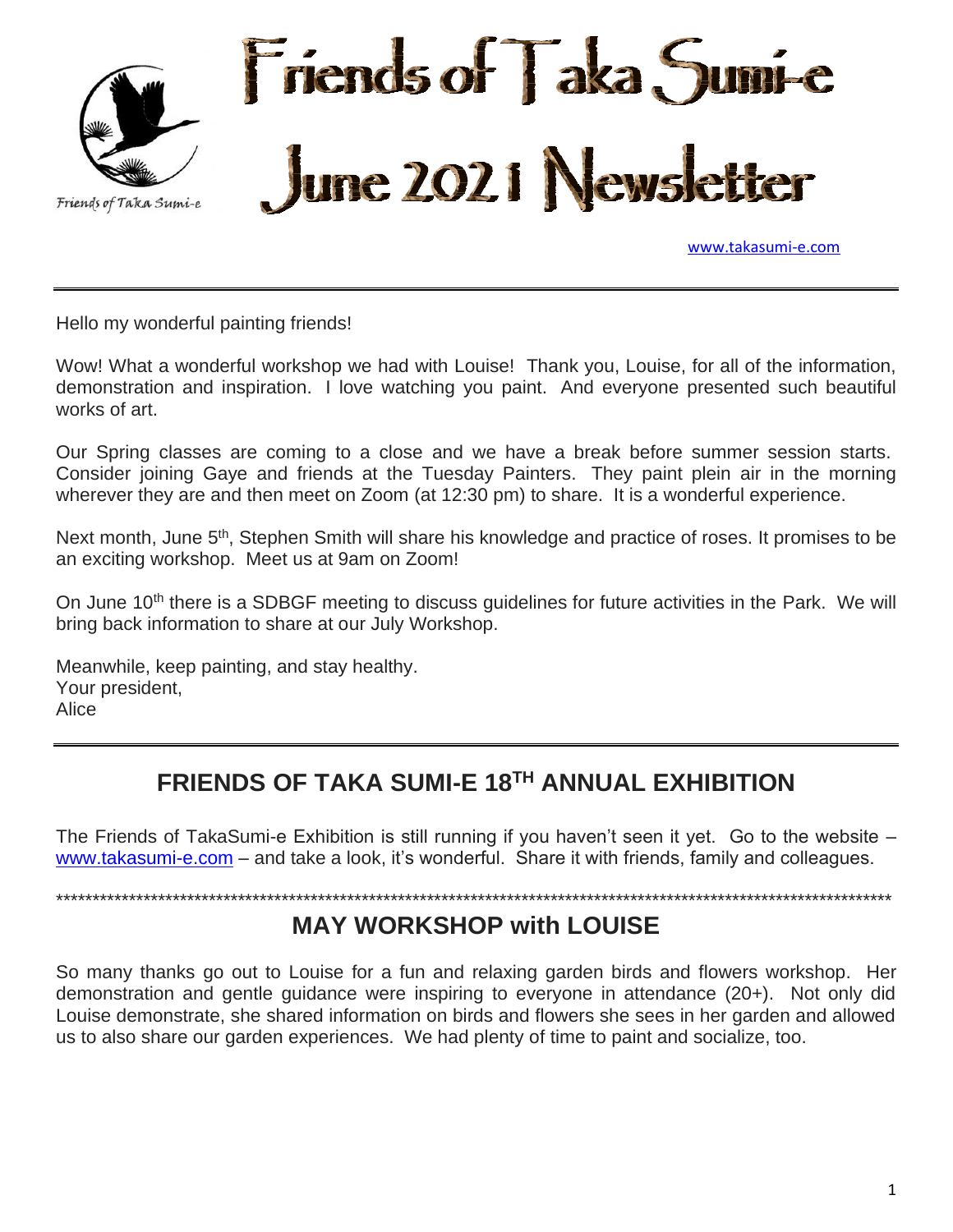# **ZOOM MEETINGS, IN GENERAL**

As Rooms 101 and 104 are still closed due to CDC/State and City guidelines, we will continue meet via ZOOM. If you wish to join in the camaraderie and are having challenges with ZOOM or have concerns with the media, please contact me [\(ralsgal@gmail.com\)](mailto:ralsgal@gmail.com) and I will put you in touch with one of us on "the team" with lots of experience or with someone who would love to host you in their studio on a workshop Saturday.

### **JUNE WORKSHOP WITH STEPHEN – ROSES**

Stephen Smith will guide us through a Chinese-style approach to painting roses. There is a matrix for your use attached to this Newsletter. He will present a live demonstration as well as a description of his style of painting. Stephen is a dedicated artist who has spent many years researching and practicing a variety of media. We look forward to an interesting workshop presented by a fellow member of Friends of TakaSumi-e.

\*\*\*\*\*\*\*\*\*\*\*\*\*\*\*\*\*\*\*\*\*\*\*\*\*\*\*\*\*\*\*\*\*\*\*\*\*\*\*\*\*\*\*\*\*\*\*\*\*\*\*\*\*\*\*\*\*\*\*\*\*\*\*\*\*\*\*\*\*\*\*\*\*\*\*\*\*\*\*\*\*\*\*\*\*\*\*\*\*\*\*\*\*\*\*\*\*\*\*\*\*\*\*\*\*\*\*\*\*\*\*\*\*\*\*

#### **WORKSHOP SCHEDULE**

The workshop schedule is filling up! YIPPEE!!!!! If you haven't already done so, please reach out to me [\(rainy4275@yahoo.com\)](mailto:rainy4275@yahoo.com) and get your name on the list. If you need guidance, Cliff [\(cliffbrownart@gmail.com\)](mailto:cliffbrownart@gmail.com) is at the ready to guide you through any questions/concerns you may have. It's lots of fun and very rewarding. Your audience is patient and attentive. AND you have a year to practice!

When the time is close to your workshop, please get your handouts, if any, to Gaye [\(ralsgal@gmail.com\)](mailto:ralsgal@gmail.com) so we can give them to the members before your workshop.

Sincerely,

Tina Matchett, Workshop Coordinator [\(rainy4275@yahoo.com\)](mailto:rainy4275@yahoo.com)

Tentative schedule

| <b>DATE</b>        | <b>NAME</b>               | <b>SUBJECT</b>                            | <b>COST/FEE</b>   |
|--------------------|---------------------------|-------------------------------------------|-------------------|
| 2021               |                           | YEAR OF THE OX                            |                   |
| March              | <b>Cliff Brown</b>        | <b>Petunias</b>                           | <b>SUPER FUN!</b> |
| April 3            | Henry Li                  | Orchids, misty mountains; streams & trees | <b>FABULOUS!</b>  |
| May 1              | Louise Rendich            | <b>Birds and Flowers</b>                  | <b>WHOOPPEE!</b>  |
| June 5             | <b>Stephen Smith</b>      | Roses                                     |                   |
| July 3             | Fawn Leone                | Landscape mountains; stream & trees       |                   |
| August 7           | Naoko Ozaki               |                                           |                   |
| September 4        | <b>Stella Ting</b>        | Po Mo - Experience a New Technique &      |                   |
|                    | <b>Gaye Lingley</b>       | Spontaneous Ideas                         |                   |
| October 2          | <b>Deborah Pennell</b>    | <b>Autumn Leaves &amp; Colors</b>         |                   |
| November 6         | Kathy Romero              |                                           |                   |
| December 4         | Gaye Lingley              | Nordic Elves in Sumi-e                    |                   |
| 2022               |                           | <b>YEAR OF THE TIGER</b>                  |                   |
| January 1          | <b>Christina Matchett</b> |                                           |                   |
| February 5         | Deborah Pennell           |                                           |                   |
| March <sub>5</sub> |                           |                                           |                   |